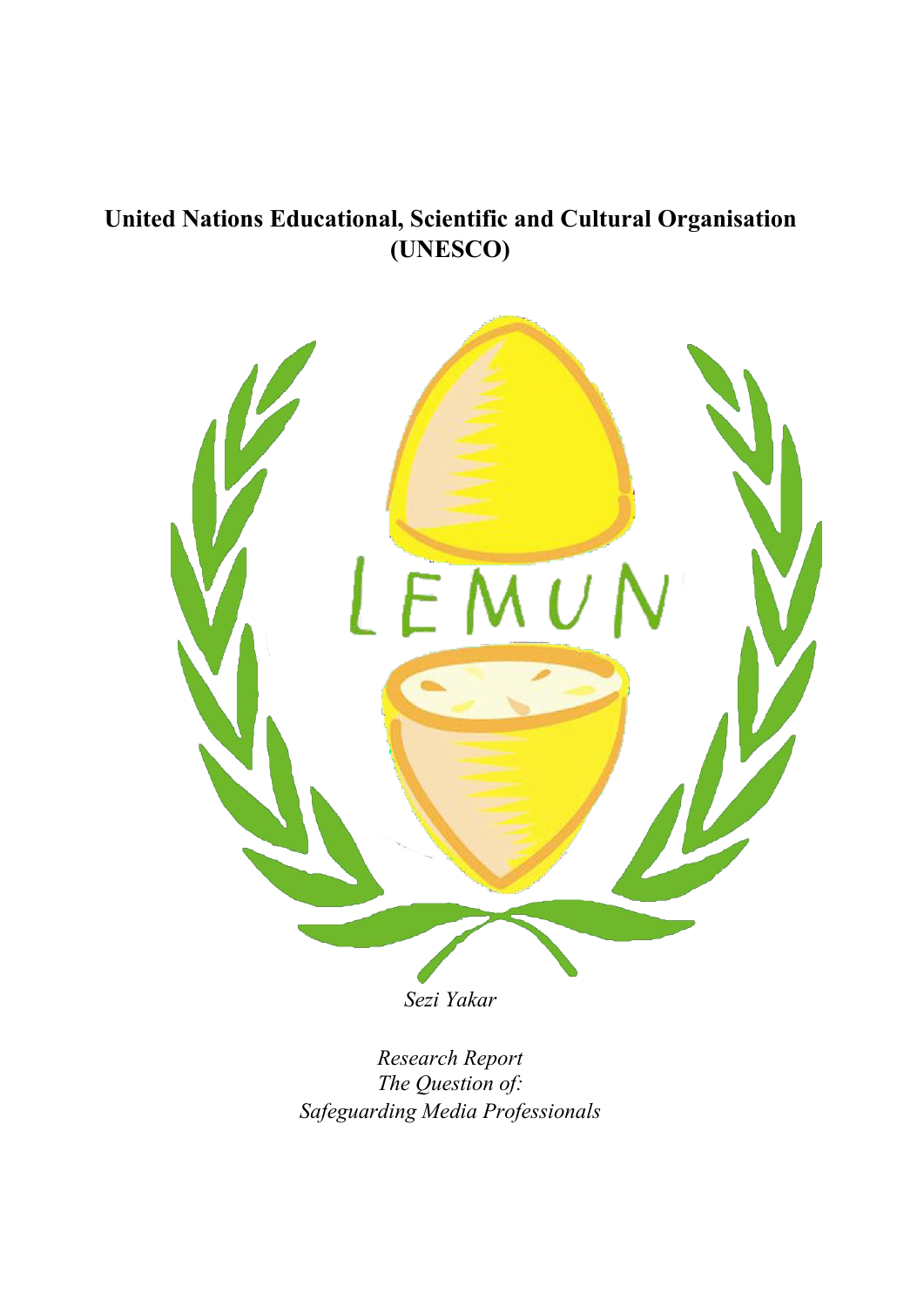Leiden Model United Nations 2019

*~ fresh ideas, new solutions ~*



### Introduction

 Media is the largest platform and its core function to society is for people to be informed, become aware and acquainted. Just like any other industry, in media, there are professionals who specialize in the area. Media professionals have a key role for people to be informed since they are the ones who gather the information by research, interviews and many more sources in order to present to the public. Although, in media, there is always controversy regarding the sensitive contents which cause commotion, such as: politics, economy and many more. In this case, media professionals who express their opinions and perspectives about the controversial issues are the ones who face abuse and neglect.

 Any criticism or opposed view to a political party, current governmental system or economic situation of a country can be considered as sensitive and any news that is presented in that area by media professionals may bring commotion into society. Because of their freedom of expression which is a fundamental human right, media professionals face abuse and neglect. In countries such as: Afghanistan, United States, Syria and many more, abuse and neglect to the media professionals can be observed very clearly whereas in the last 30 years 48 journalists were killed in Afghanistan. There are various examples of the abuse of journalists all over the world from heart-breaking stories to cruel murders. Although the main question is: what has been done to protect those media professionals' right to live in safety and free from abuse and neglect? Which is the exact definition of safeguarding? How can the safeguarding of media professionals be improved or implemented? Where does the United Nations stand on safeguarding media professionals? This research report will be routed from these questions in order to provide delegates the sufficient information and guide them to start their research and preparation to solve the issue of safeguarding media professionals.

### The Committee

 UNESCO is the United Nations Educational, Scientific and Cultural Organization. It seeks to build peace through international cooperation in Education, the Sciences and Culture. UNESCO's programmes contribute to the achievement of the Sustainable Development Goals defined in Agenda 2030, adopted by the UN General Assembly in 2015. UNESCO's vision is to provide lasting and sincere support among people. Also, in order to provide this sincerity and support, it is stated that peace must be founded upon dialogue and mutual understanding and must be built upon the intellectual and moral solidarity of humanity. UNESCO has ongoing projects to ensure peace and help people live as global citizens free of hate and intolerance.

 In Leiden Model United Nations, in the UNESCO committee, we expect delegates to prepare resolutions whilst considering the vision and principles of UNESCO and the Universal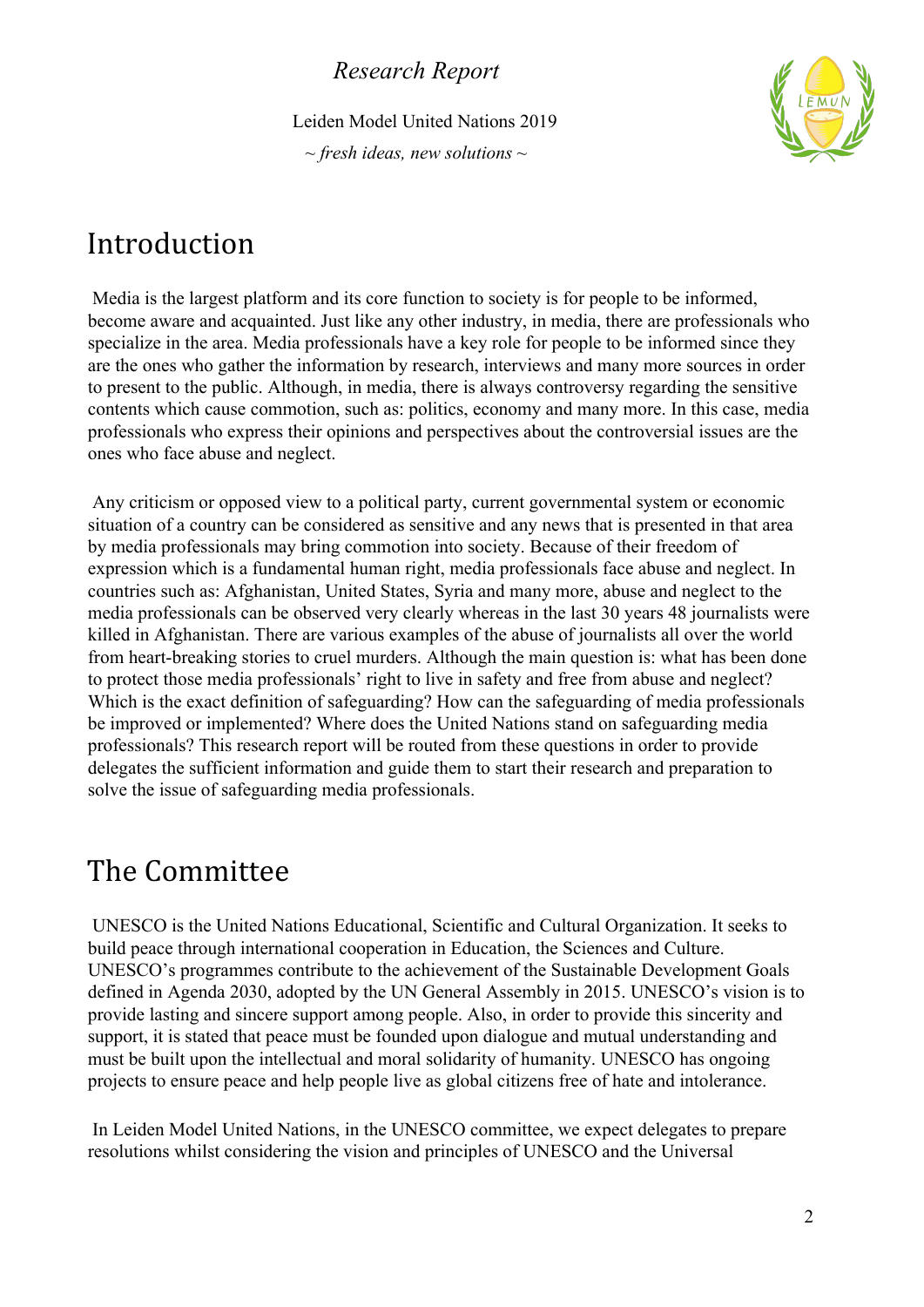Leiden Model United Nations 2019

*~ fresh ideas, new solutions ~*



Declaration of Human Rights. The rules of procedure of the committee is the standard MUN procedure with lobbying, submission of resolutions, then debate about the agenda issues. Since UNESCO is a committee that aims to ensure peace through international cooperation, the decisions made in the committee and new implementations should be routed from their vision, in peaceful and cooperatively manners.

### Key Terms

**Media Professionals:** People who have degree in formal communication programs or work in the area; such as: Journalism, Advertising, Radio and TV or Public Relations.

**Safeguarding:** It is an extensive term that can be examined in several sub-sections along with some principles. Definitions of safeguarding for adults and safeguarding for children differ from each other that's why it is suitable to state that, safeguarding has two sub-sections.

Since, the agenda item refers to media professionals, in this case adults, our main focus will be the concept of safeguarding for adults. Safeguarding for adults is defined as*: protecting an adult's right to live in safety and free from abuse and neglect.*

**Empowerment:** It is one of the principles of safeguarding outlined in the 2014 Care Act\*. People being supported and encouraged to make their own decisions and informed consent. It is about giving individuals as much freedom and power over decisions made about themselves as is reasonably possible. It is also about giving people the confidence to make those mentioned decisions.

**Prevention:** It is one of the principles of safeguarding outlined in the 2014 Care Act. Taking action before harm occurs. *Preventing* neglect, harm and abuse is the key function of safeguarding so that makes this term the most important principle amongst the others.

**Proportionality:** It is one of the principles of safeguarding outlined in the 2014 Care Act. The least intrusive response appropriate to the risk presented. Proportionality means that every case of abuse is dealt individually with all the required facts without excessive intrusion.

Protection: It is one of the principles of safeguarding outlined in the 2014 Care Act. Support and representation for those in greatest need who are suffering from types of abuse such as physical or psychological.

**Partnership:** It is one of the principles of safeguarding outlined in the 2014 Care Act. Local solutions through services working with their communities. Communities have a part to play in preventing, detecting and reporting neglect and abuse.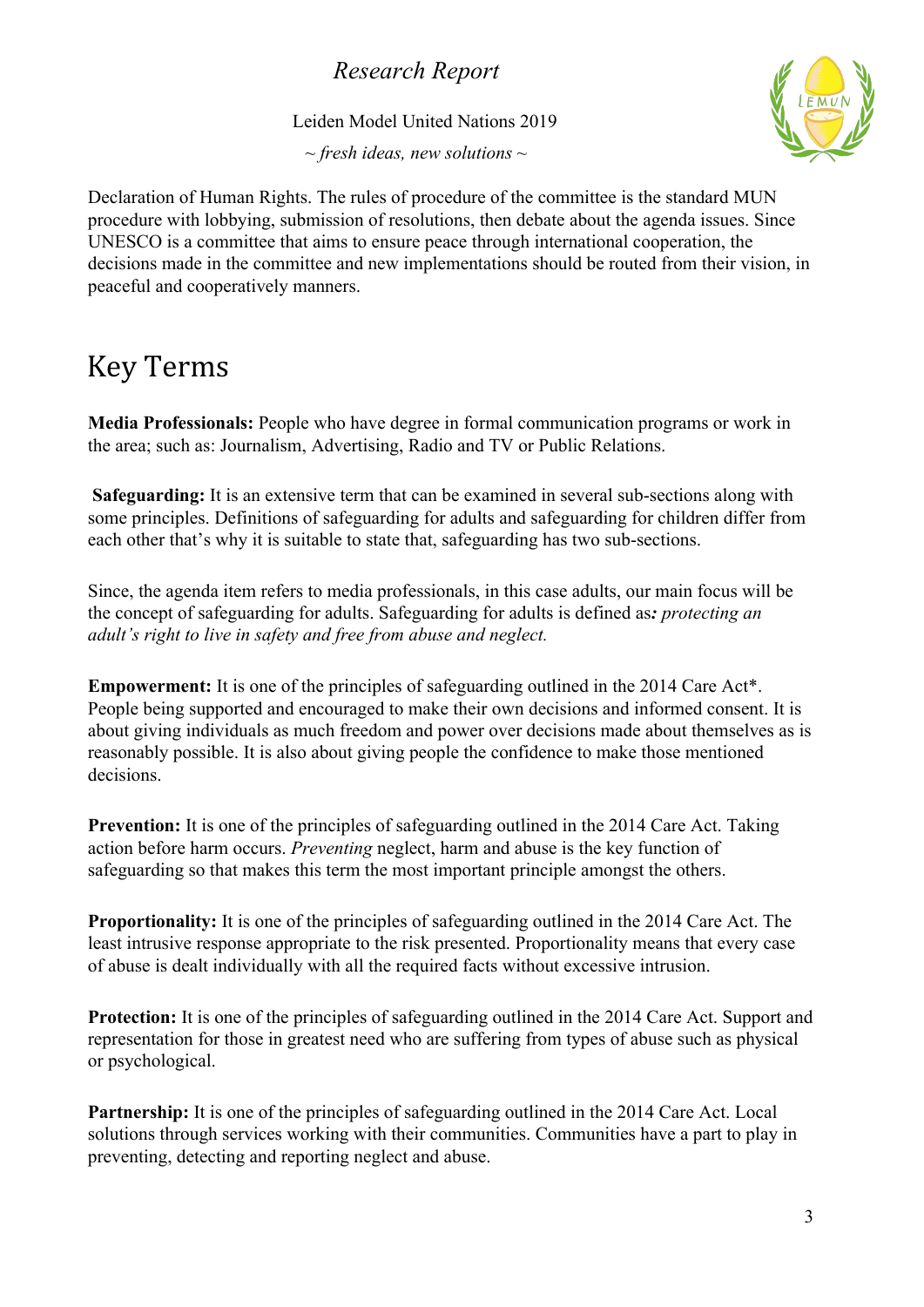Leiden Model United Nations 2019

*~ fresh ideas, new solutions ~*



**Accountability:** It is one of the principles of safeguarding outlined in the 2014 Care Act. It briefly means that anyone relevant should be accountable for the role they play in safeguarding.

**Abuse:** It is a term when someone is bullied or there is an action where a person is hurt, upset or scared. It is treating someone cruelly or violently. There are several types of abuse.

**Physical Abuse:** It is a term when someone is damaged physically, physical abuse can be formed of kicking, hitting or any similar actions. It may lead to visible damages such as scars and bruises.

**Emotional Abuse:** It is a term when someone is teased, threatened or bullied which upsets the person who is emotionally abused. It does not have a visible effect such as bruises, scars unlike the effects which can be caused by physical abuse.

**Neglect:** It is about not giving enough care or attention to people or things that are your responsibility.

**Non-Governmental Organization (NGO):** is any non-profit, voluntary citizens' group that is organized on a local, national or international level. NGOs perform a variety of service and humanitarian functions and bring citizen concerns to governments. Their relationship with offices and agencies of the United Nations system differs depending on their goals, their venue and the mandate of a particular institution.

 **\*Please keep in mind that aforementioned (six) principles of safeguarding are not given in their dictionary definitions but with brief explanations about their relevance to safeguarding.**

 **\*2014 Care Act:** Further information can be found at the end of this report, in the 'Further Reading' section.

**\*In order to grasp the term of safeguarding and its principles, for further research, I advise the delegates to look at the end of this report, to the 'Further Reading' section.**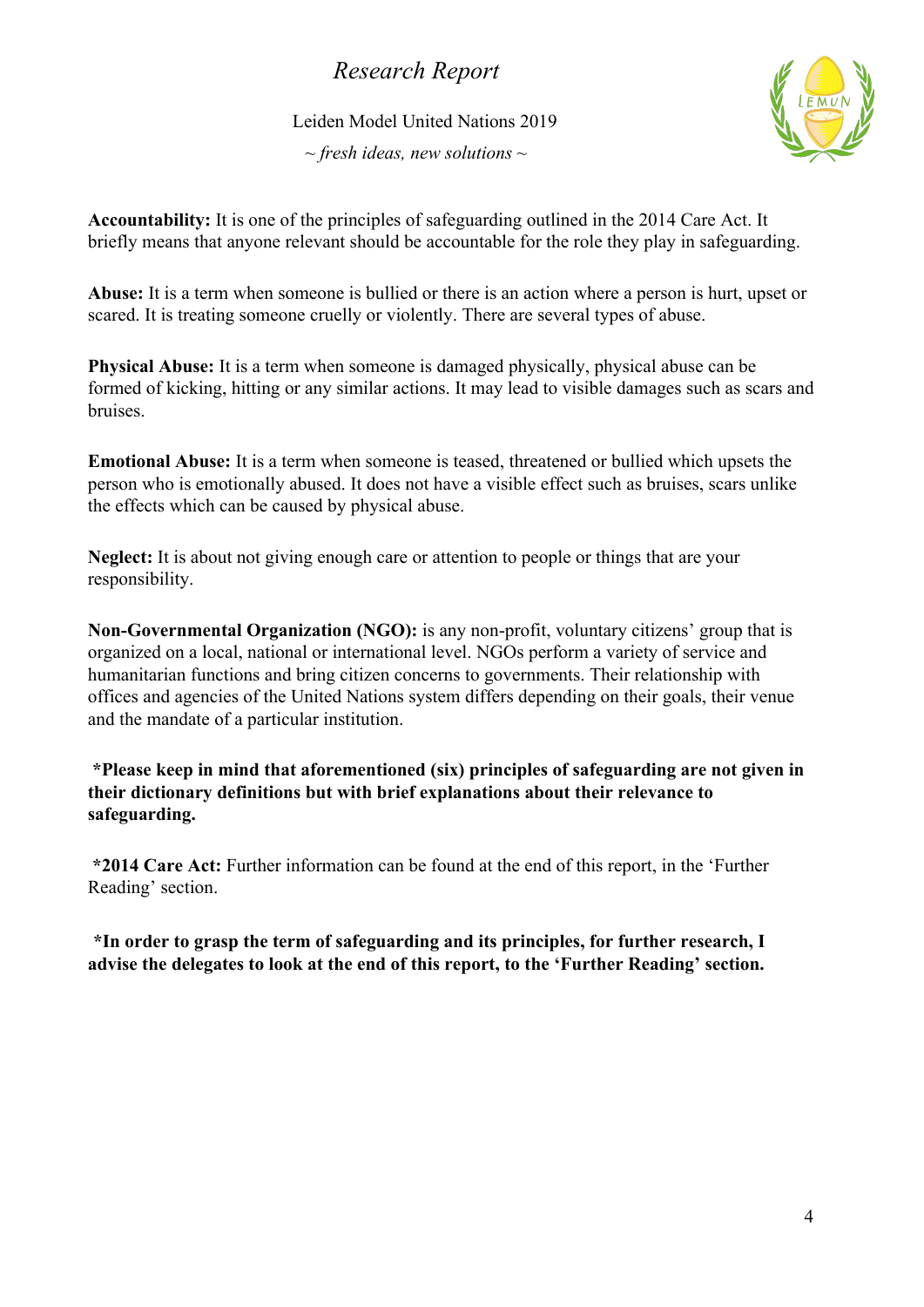Leiden Model United Nations 2019

*~ fresh ideas, new solutions ~*



### General Overview

 Media is the largest platform and its core function to society is for people to be informed, become aware and acquainted. Just like any other industry, in media, there are professionals who specialize in the area who are called *media professionals*. Mainly, journalists and people who have degree in the areas of Advertising, Public Relations, Radio and TV are considered as media professionals. Media professionals have a key role for people to be informed since they are the ones who gather the information by research, interviews and many more sources in order to present to the public.

 Although, in media there is always controversy regarding the sensitive contents which cause commotion, such as: politics, economy and many more. In this case, media professionals who express their opinions and perspectives about the controversial issues are the ones who face abuse and neglect. Any criticism or opposed view to a political party, current governmental system or economic situation of a country can be considered as sensitive and any news that are presented in that area by media professionals may bring commotion into the society. Because of the fact that they freely express their opinions (according Universal Declaration of Human Rights, Article 19, freedom of expression is considered as a human right) they face abuse and neglect.

 The abuse and neglect that media professionals face can be examined extensively. The abuse can be composed of threats, imprisonment for wrongful causes and physical damage. On the other hand, considering the media industry's obligations towards their employees (media professionals), such as supporting and protecting them in several ways. This support and protection can be provided by assessing the level of danger to the media professionals in question, providing security arrangements to the ones working on sensitive cases or dangerous missions and observing the social and labour rights of them. If the aforementioned requirements are not provided to media professionals that would form a situation of neglect.

 There are several examples of abuse and neglect that they face in many countries such as: Afghanistan, Syria, India, Mexico, the United States and many more. Unfortunately, media professionals not only suffer from abuse, but they are also cruelly murdered because of their freedom of expression. For instance, an example which was quite controversial was the murder of Jamal Khashoggi. Jamal Khashoggi was a Saudi journalist who was respected by everyone in his community. However, after being critical of the Saudi prince, he was tortured and then he was murdered.

 Jamal Khashoggi was one of the many journalists who were abused then murdered. Hundreds of examples like Jamal can be observed in several countries across the world. How can those media professionals like Jamal, live in safety and free from abuse and neglect? This question sheds the light on *the necessity of safeguarding media professionals*. In order to prevent media professionals to suffer from abuse and neglect, it is essential to safeguard them. In the name of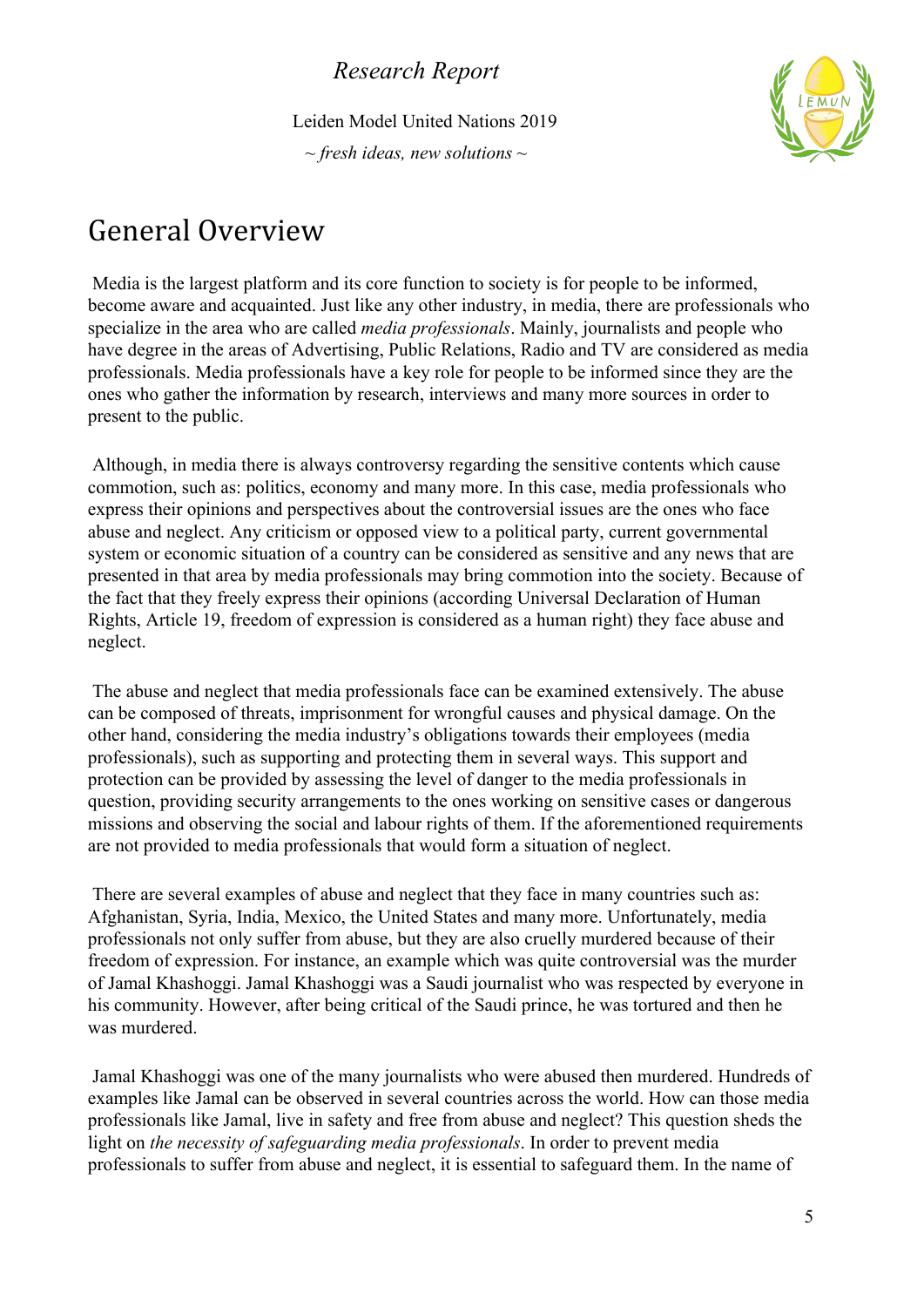Leiden Model United Nations 2019

*~ fresh ideas, new solutions ~*



safeguarding media professionals, there were some actions which were taken by several Non-Governmental Organizations (NGOs) and the United Nations. Even though, those actions were the start to safeguard them and protect their right to freedom of expression, considering the current state of media professionals and ongoing abuses towards them, more implementations should be made. *I encourage delegates to focus on the deficiencies of those actions in order to find more efficient ideas.*

 Throughout the years, abuse on media professionals has decreased but it is still undeniable that they are still abused both physically, emotionally and even murdered considering the data from the 2018 UNESCO Director-General's Report on Safety of Journalists and the Danger of Impunity. In order to examine the history of actions regarding safeguarding media professionals, the most important document is certainly the resolution adopted on 12 November 1997. The resolution of "Condemnation of Violence against Journalists" was adopted in UNESCO's General Conference in order to condemn assassination and any physical violence against journalists as a crime against society, since this curtails freedom of expression and, as a consequence, the other rights and freedoms set forth in international human rights instruments and to urge that the competent authorities discharge their duty of preventing, investigating and punishing such crimes and remedying their consequences. This resolution covers the several principles of safeguarding since it aims to **prevent** harm and **protect** journalists.

 "The Resolution of Condemnation of Violence against Journalists" was the first step into safeguarding media professionals but also after the resolution many actions were taken in order to solve the issue. Non-governmental organizations (NGOs) play a vital role in the name of safeguarding media professionals. NGOs monitor the cases of abuse, violence and threats, demand answers and results from authorities and others concerned and also create a public consensus of understanding for the role of journalism and media in modern society among with many more actions. Their actions are mainly routed from the aforementioned resolution and the values that it carries: protection of media professionals from abuse and neglect. Many NGOs have ongoing projects regarding the mentioned duties and to safeguard media professionals. Also, many of them have already accomplished to safeguard a certain amount of media professionals. More information about their accomplishments and aims can be found in the "Major Parties Involved" and "Further Reading" sections of the report.

 Not only do NGOs have a huge role in the name of safeguarding media professionals, but most importantly, UNESCO as a sub-body of the United Nations, has significant accomplishments in the issues' history. UNESCO's International Program for the Development of Communication (IPDC) which is the only multilateral forum in the UN system which is designed to mobilize the international community to discuss media development. IPDC also aims to counter hate speech which is a form of abuse, in media and social media along with other aims that provide support to media professionals. At the  $26<sup>th</sup>$  session of the IPDC in March 2008, the Director-General was requested to provide an analytical report on the basis of responses received from Member States concerned, including updated information on the Director-General's condemnations of the killing of journalists since 2006, and make this report widely available. After that, since 2008, such reports have been prepared every two years in order to shed light on the abuse on media professionals and solutions to safeguard them.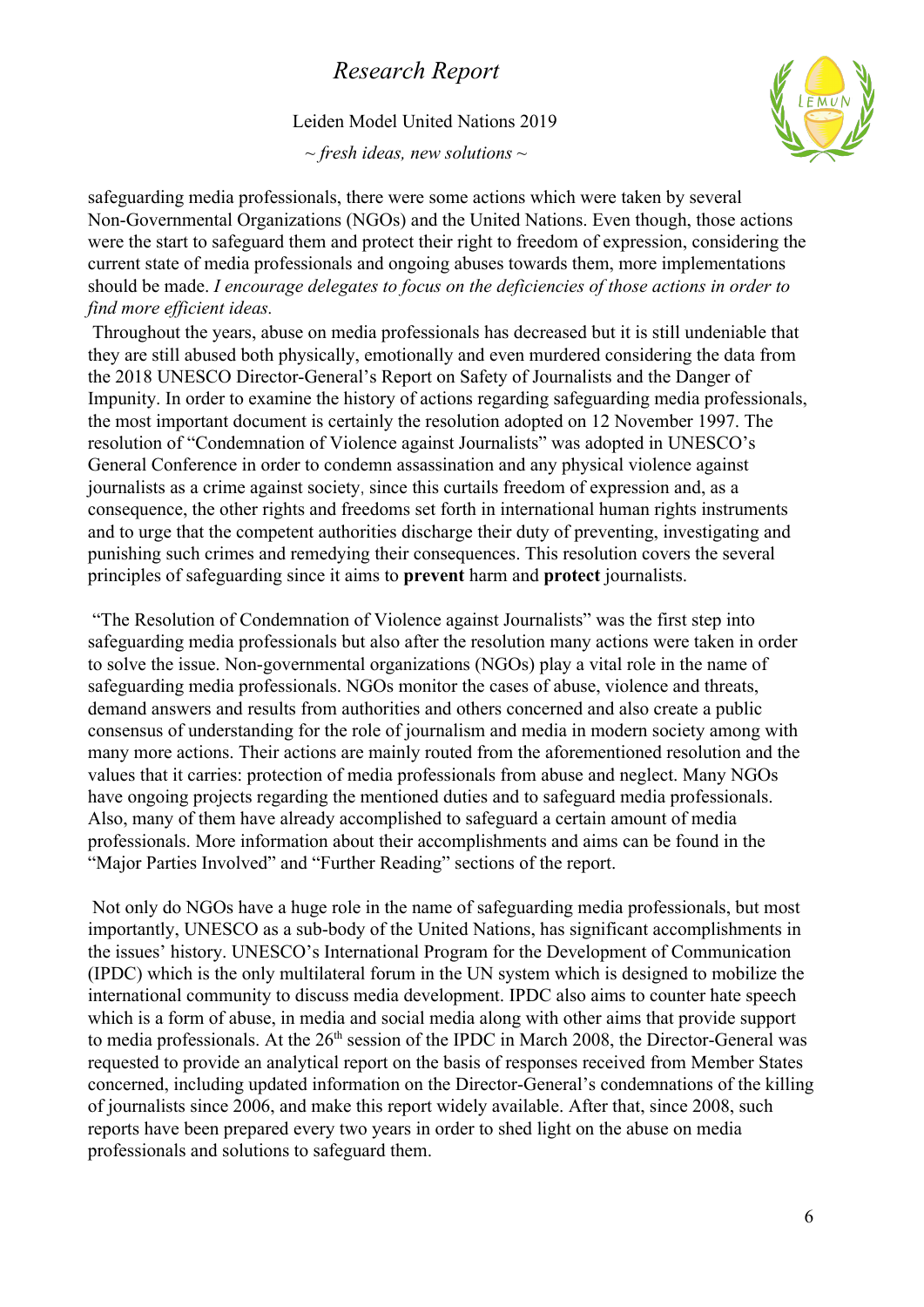#### Leiden Model United Nations 2019

*~ fresh ideas, new solutions ~*



 The most recent report of UNESCO Director-General's Report on Safety of Journalists and the Danger of Impunity was published in 2018 and it provides comparisons of the numbers of media professionals killed to previous years and among countries. In addition, the report also contains updates on investigations regarding the abuse on journalists since 2006 and categorized information about the status of judicial inquiries for the reported period about the murders, those categories being: "no information received so far", "ongoing/unresolved", "resolved". The report can be found in the "Further Reading" section of the report. Also, I encourage delegates to read the report and find possible ways to strengthen it, which will help them to find efficient solutions regarding the issue that can be used in a resolution.

Another significant action in the history of safeguarding media professionals was the UN Plan of Action on the Safety of Journalists and the Issue of Impunity. This plan of action aims to create a free and safe environment for media professionals both in conflict and non-conflict situations, with a view to strengthening peace, democracy and development worldwide. Its measures include the establishment of a coordinated inter-agency mechanism to handle issues related to the safety of journalists as well as assisting countries to develop legislation and mechanisms favourable to freedom of expression and information, and supporting their efforts to implement existing international rules and principles. UN Plan of Action also recommends working cooperatively with governments, media houses, professional associations and NGOs to conduct awareness-raising campaigns about the emerging threats to media professionals. UN Plan of Action's successes, challenges, lessons learnt and the way forward are gathered in a report which can be found in the "Further Reading" section of this report for further research. Considering the outcome from the report and plan of action itself, it is suitable to state that UN Plan have significant effects to safeguard media professionals since because of the plan, killings, assaults, kidnappings, intimidation and online attack on media professionals have decreased.

All in all, safeguarding of media professionals is a serious issue in the last few decades. Abuse and neglect of media professionals should not be tolerated. Any kind of harassment, assault or intimidation towards a human being is not ethical or fair. Their profession does not change the value of their lives and abuse and neglect of media professionals are violations of fundamental human rights. On the other hand, it is undeniable that because of the tremendous efforts made by United Nations and various NGOs, media professionals are protected more and more each year but it is also undeniable that hundreds of media professionals are still abused and murdered. In order to stop this abuse and neglect and safeguard media professionals' new innovative solutions which will make a significant difference should be implemented.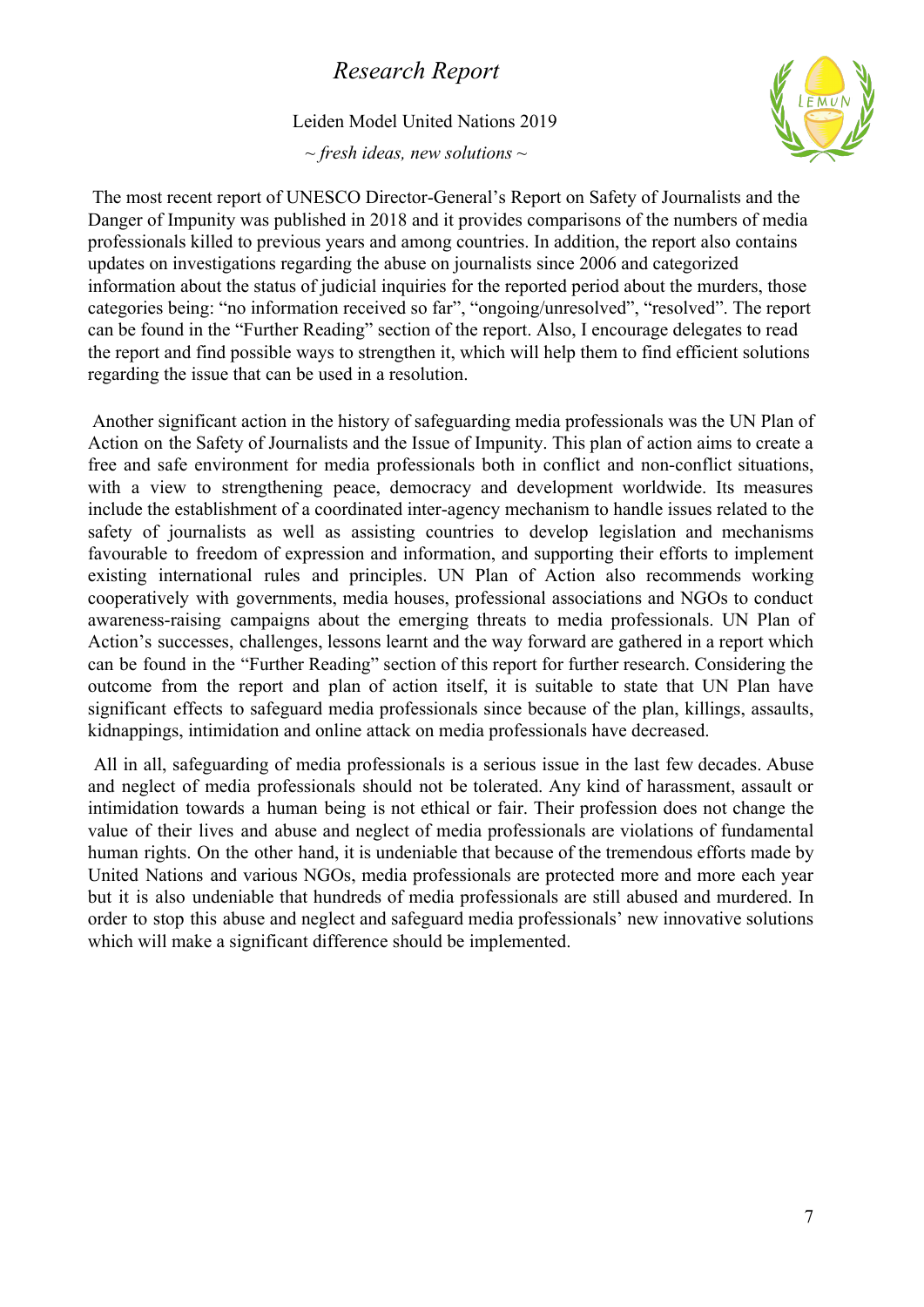Leiden Model United Nations 2019

*~ fresh ideas, new solutions ~*



## Major Parties Involved

### **Committee to Protect Journalists (CPJ)**

Committee to Protect Journalists (CPJ) is one of the most important NGOs in the world in the name of safeguarding media professionals. CPJ's work is based on its research, which provides a global snapshot of obstructions to a free press worldwide. CPJ's research staff documents hundreds of attacks on the press each year. In order to safeguard media professionals and have a free media, CPJ denounces press freedom violations, meets with heads of state and high-ranking officials and works with other organizations to ensure that justice prevails when journalists are imprisoned or killed.

### **European Federation of Journalists (EFJ)**

European Federation of Journalists (EFJ) is a NGO aiming to strengthen the craft of journalism and promote it in media through education, training and publications. It has several ongoing projects to decrease the abuse of journalists. For instance, "Media Against Hate" project is a Europe-wide campaign led by the organization. It aims to counter hate speech and discrimination in the media by promoting ethical standards, while maintaining respect for freedom of expression.

#### **Afghanistan**

Afghanistan is a country located in Asia which is in a conflict zone in the last few years. Afghanistan can be considered as a major party regarding the issue since according to the data of the 2018 UNESCO Director-General's Report on Safety of Journalists and the Danger of Impunity, in 2016, 13 journalists were murdered and in the following year 11 journalists were murdered in the country. In 2016, Afghanistan was listed on the top of the list regarding the comparisons among other countries about the murders of journalists. In 2017, Afghanistan was listed just below Mexico, in the second place. Considering the facts, it is obvious that not only journalists are murdered in the country, but they are also abused. Because of the level of abuse towards media professionals in Afghanistan, it is one of the countries whereas the safeguarding of media professionals must be improved.

#### **Mexico**

Mexico as a country located in South America is one of the countries where media professionals face abuse and neglect. Mexico can be considered as a major party regarding the issue since according to the data of the 2018 UNESCO Director-General's Report on Safety of Journalists and the Danger of Impunity, in 2016, 13 journalists were murdered and in the following year 13 journalists were murdered in the country as well. All in all, the level of abuse and neglect in the country is really high along with murders of media professionals and because of that, the safeguarding of them should be improved in the country.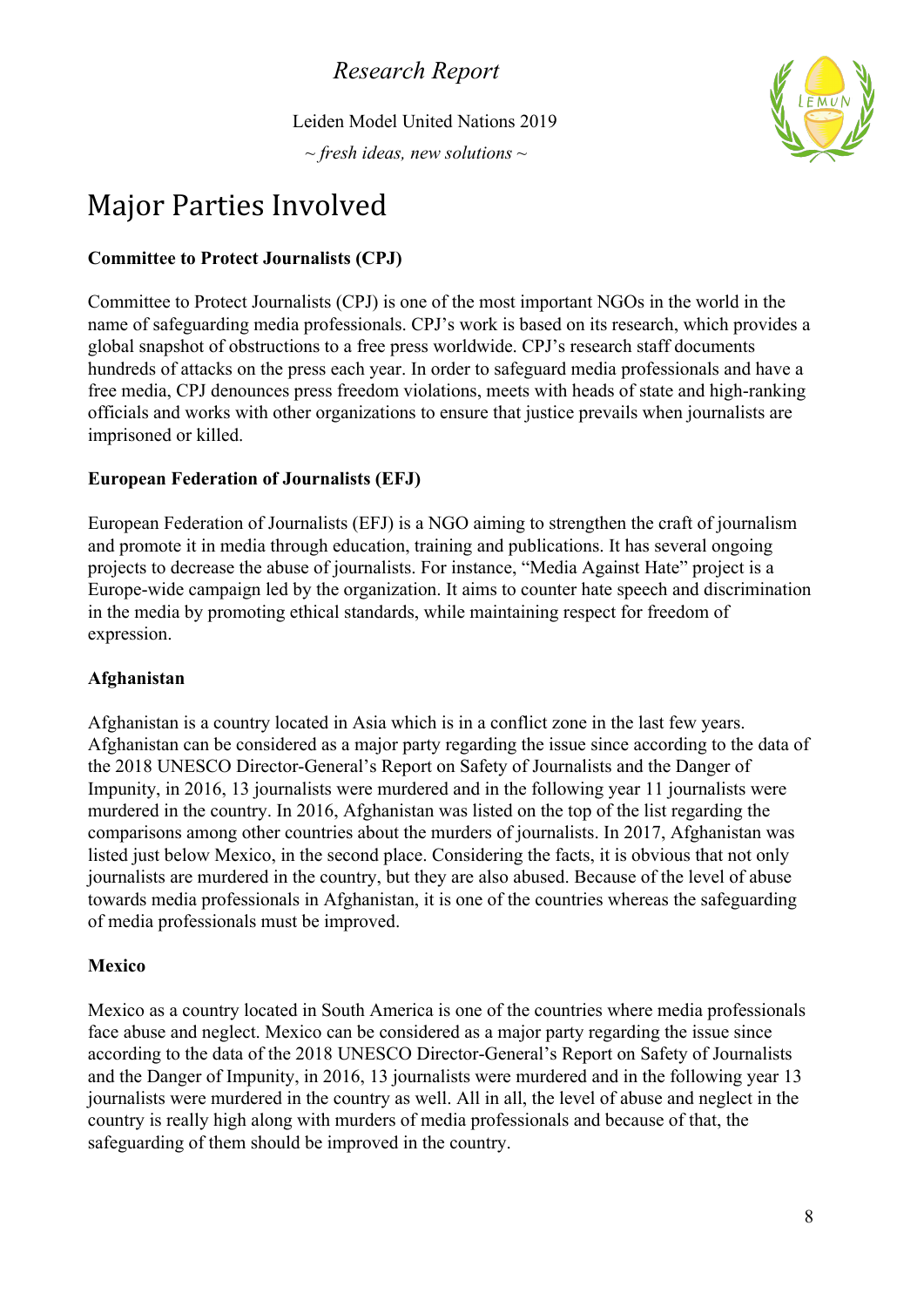Leiden Model United Nations 2019

*~ fresh ideas, new solutions ~*



## Timeline of Events

| 12 November 1997  | UNESCO's General Conference adopted the Resolution of<br>"Condemnation of Violence Against Journalists.                                                                                                                                                                                                                                                                   |
|-------------------|---------------------------------------------------------------------------------------------------------------------------------------------------------------------------------------------------------------------------------------------------------------------------------------------------------------------------------------------------------------------------|
| <b>March 2008</b> | Intergovernmental Council of the International Program for<br>Development and Communication (IPDC) was in its 26 <sup>th</sup><br>session about the condemnations of the killings of journalists.<br>The Director-General was requested to provide an analytical<br>report on the basis of the responses received from Member<br>States concerned at the session of IPDC. |
| <b>March 2010</b> | IPDC is in its $27th$ session and includes action-oriented<br>approach to the safety of media professionals. UN Plan of<br>Action began as a result of IPDC's session.                                                                                                                                                                                                    |
| September 2011    | The UN Plan of Action was prepared during the first UN<br>Inter-Agency Meeting.                                                                                                                                                                                                                                                                                           |
| <b>March 2012</b> | IPDC is in its 28 <sup>th</sup> session. (Documents about the session can<br>be found in the "Further Reading" section of the report.)                                                                                                                                                                                                                                    |
| November 2012     | Second UN Inter-Agency meeting took place where a<br>comprehensive implementation Strategy was adopted.                                                                                                                                                                                                                                                                   |
| March 2014        | IPDC is in its 29 <sup>th</sup> session and includes more initiative solutions<br>regarding the safety of media professionals.                                                                                                                                                                                                                                            |
| November 2014     | Third UN Inter-Agency meeting took place. The meeting<br>reviewed the implementation of UN Plan of Action from 2013<br>to 2014 including its successes, challenges, lessons learnt and<br>the way forward.                                                                                                                                                                |
| <b>March 2016</b> | IPDC is in its $30th$ session. (Documents about the session can<br>be found in the "Further Reading" section of the report.)                                                                                                                                                                                                                                              |
| <b>June 2017</b>  | Multi-Stakeholder Consultation on Strengthening the<br>Implementation of the UN Plan of Action took place.                                                                                                                                                                                                                                                                |
| <b>March 2018</b> | 2018 UNESCO Director-General's Report on Safety of<br>Journalists and the Danger of Impunity's published. It is one of<br>the most important documents regarding our agenda item.                                                                                                                                                                                         |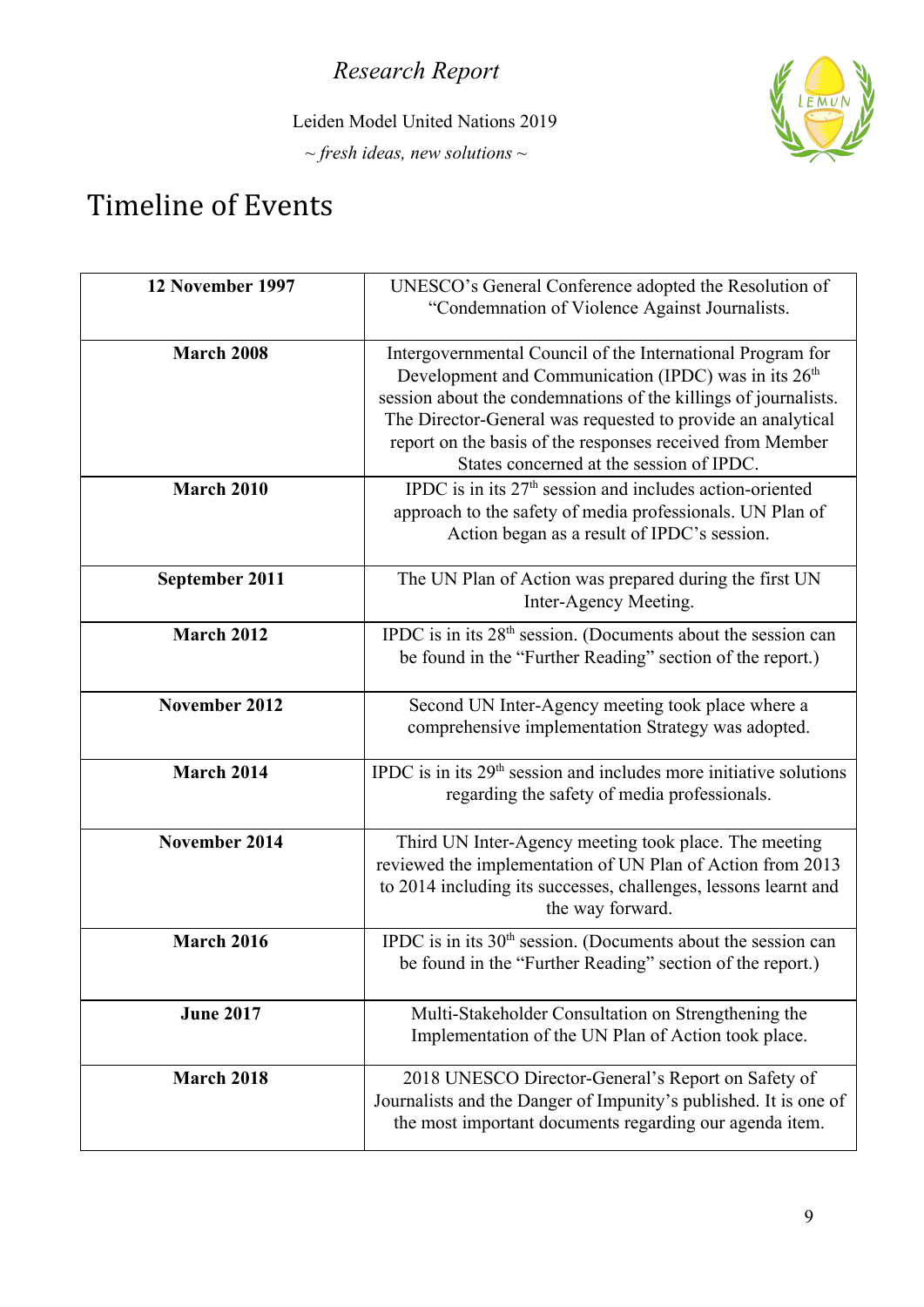Leiden Model United Nations 2019

*~ fresh ideas, new solutions ~*



### Previous attempts to solve the issue

### **UN Plan of Action**

United Nations Plan of Action on the Safety of Journalists and the Issue of Impunity is one of the most significant attempts to solve the issue. UN Plan of Action aims to create a free and safe environment for media professionals. The plan of action's measures contains assisting countries to develop legislation and mechanisms favourable to freedom of expression and information, and supporting media professionals' efforts to implement existing international rules and principles. In addition, it also aims to strengthen the safety of media professionals in conflict zones which is one of the essential guidelines of safeguarding: protection. UN Plan of Action's successes, challenges, lessons learnt and the way forward are gathered in a report which can be found in the "Further Reading" section of this research report. In order to evaluate the attempts' success, if the report regarding the plan of action is considered, it would be an accurate evaluation that it has significant effects on safeguarding media professionals.

### **International Program for the Development of Communication (IPDC)**

UNESCO's International Program for the Development of Communication (IPDC) which is the only multilateral forum in the UN system which is designed to mobilize the international community to discuss media development. IPDC's missions include: countering hate speech (emotional abuse) in media with other innovative actions that will support media professionals. IPDC has sessions every two years whereas issues regarding media professionals and their protection are discussed. After every session, the Director-General is requested to provide an analytical report about updates and concerns. The reports published by the Director-General are available to the public and increase awareness regarding the safeguarding of media professionals.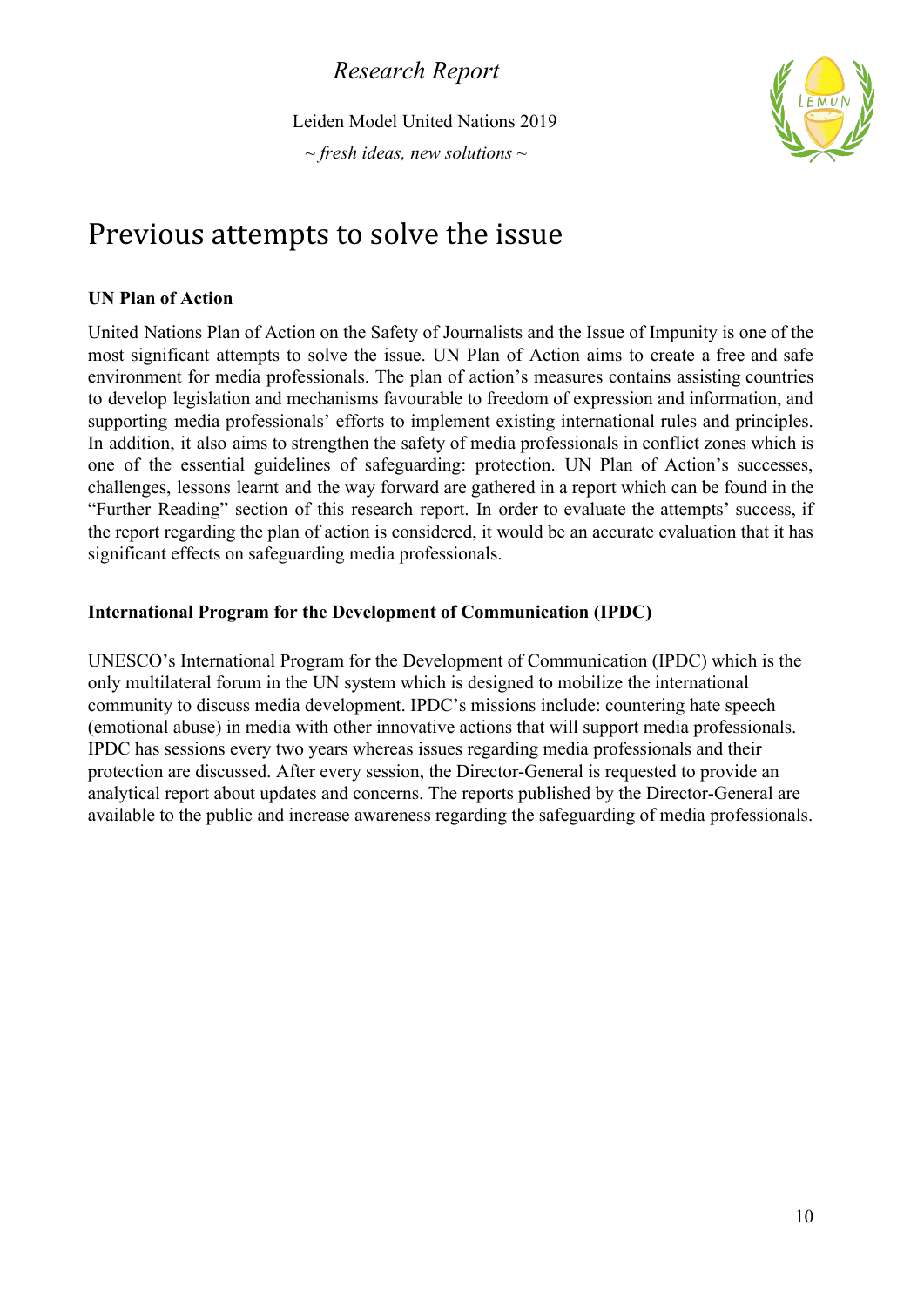Leiden Model United Nations 2019

*~ fresh ideas, new solutions ~*



## The Future

 In the future, IPDC's sessions will probably continue every two years which will hopefully, improve the conditions of media professionals with their new and improved resolutions by member states.

 Also, since the UN Plan of Action recommends working cooperatively with governments, media houses, professional associations and NGOs to conduct awareness-raising campaigns about the emerging threats to media professionals; and the number of these organisations are increasing day by day due to the fact that, the awareness about the issue is increasing, new and more efficient actions will be implemented.

 In addition, situation of member states regarding the issue, will probably change in a positive way. Since awareness about the abuses on media professionals are increasing, especially in the countries whereas abuse is commonly encountered, more action to safeguard media professionals will be made.

## Questions a Resolution Must Answer (Q.A.R.M.A.)

In this section of the report, certain questions a resolution must answer are mentioned. I suggest delegates to consider these questions while writing a resolution. Although, I would also like to remind delegates that, they shouldn't limit themselves to the questions that are written in the report. Mentioned questions are only the *key points* that delegates should consider, not every point of the issue.

- How could the UN Plan of Action be strengthened? (Can be used for possible clauses in the resolution)
- How could the report of Director-General be strengthened? (Can be used for possible clauses in the resolution)
- What are the deficiencies of the past actions which can be improved in the resolution?
- Is the right of freedom of expression violated in the resolution?
- Is there any co-operation with existing NGOs in the resolution?
- Is the resolution appropriate to the guidelines of The Resolution of Condemnation of Violence against Journalists?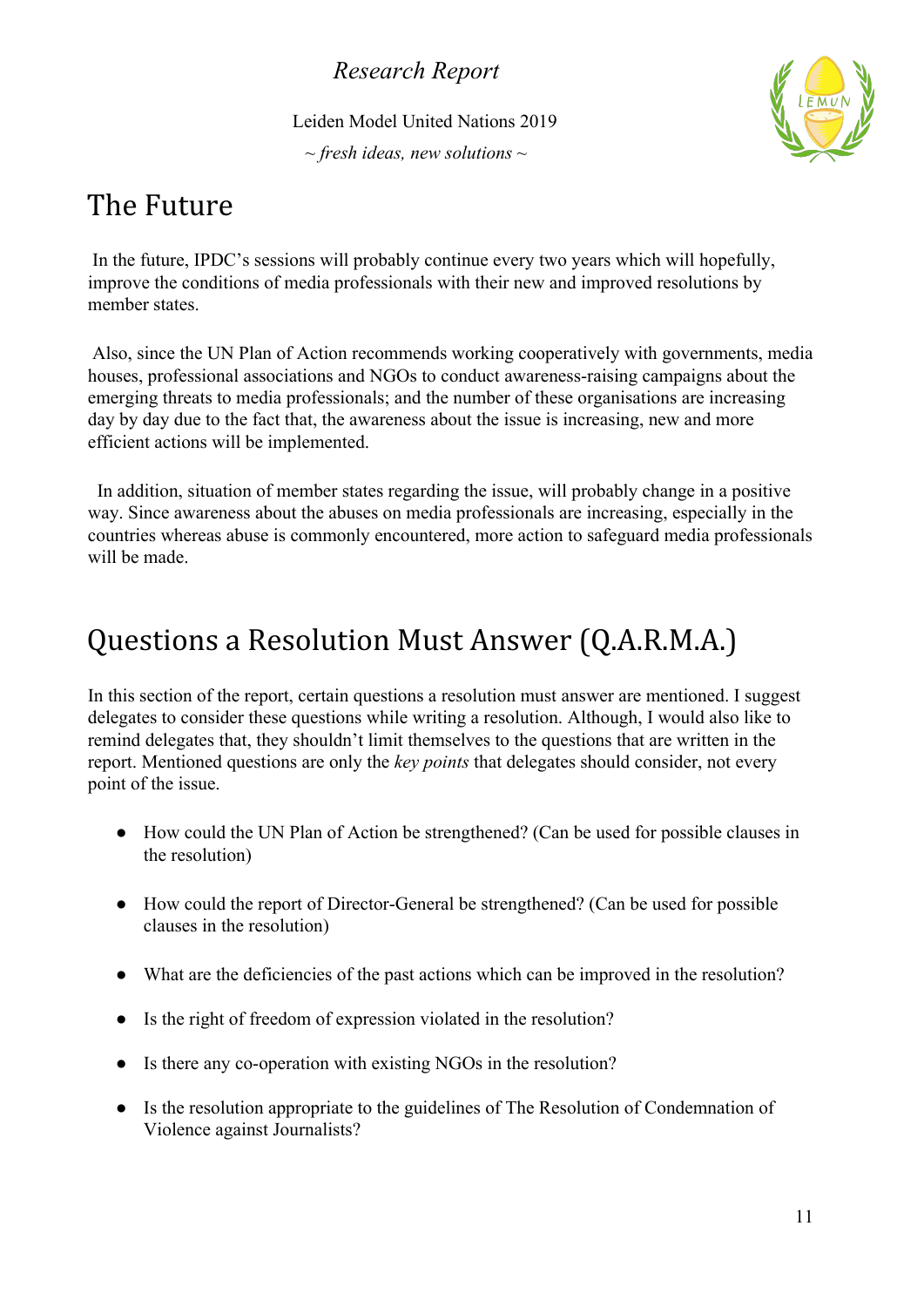Leiden Model United Nations 2019

*~ fresh ideas, new solutions ~*



## Further Reading

### **About safeguarding and 2014 Care Act:**

[https://www.scie.org.uk/publications/guides/guide15/legislation/otherlegislation/vulnerablepeopl](https://www.scie.org.uk/publications/guides/guide15/legislation/otherlegislation/vulnerablepeoplelegislation.asp) [elegislation.asp](https://www.scie.org.uk/publications/guides/guide15/legislation/otherlegislation/vulnerablepeoplelegislation.asp)

**About the 2014 Care Act, I advise the delegates to look at the headlines which are related to the agenda item, individually:** <http://www.legislation.gov.uk/ukpga/2014/23/contents/enacted>

#### **About the six principles of safeguarding:**

[https://www.virtual-college.co.uk/news/safeguarding/2018/12/what-are-the-6-principles-of-safeg](https://www.virtual-college.co.uk/news/safeguarding/2018/12/what-are-the-6-principles-of-safeguarding) [uarding](https://www.virtual-college.co.uk/news/safeguarding/2018/12/what-are-the-6-principles-of-safeguarding)

### **About Jamal Khashoggi:**

[https://www.usatoday.com/story/news/world/2018/10/23/jamal-khashoggi-killing-investigation/1](https://www.usatoday.com/story/news/world/2018/10/23/jamal-khashoggi-killing-investigation/1736644002/) [736644002/](https://www.usatoday.com/story/news/world/2018/10/23/jamal-khashoggi-killing-investigation/1736644002/)

### **About Protection of Journalists from Violence:** <https://rm.coe.int/16806daac6>

#### **About Past Actions Regarding the Agenda Item:**

<https://www.osce.org/representative-on-freedom-of-media/413552?download=true>

**About CPJ:** <https://cpj.org/about/> **About EFJ:** [https://europeanjournalists.org](https://europeanjournalists.org/)

#### **About Past Resolutions by the EFJ, I advise the delegates to look at all resolutions:** <https://europeanjournalists.org/about-efj/resolutions/>

### **More information about the Council of Europe's stand on the issue:**

<https://www.coe.int/en/web/media-freedom/the-platform>

### **About Safety of Journalists:**

[http://www.unesco.org/new/en/unesco/events/prizes-and-celebrations/celebrations/international](http://www.unesco.org/new/en/unesco/events/prizes-and-celebrations/celebrations/international-days/world-press-freedom-day/previous-celebrations/worldpressfreedomday2009000/themes/safety-of-journalists/)[days/world-press-freedom-day/previous-celebrations/worldpressfreedomday2009000/themes/saf](http://www.unesco.org/new/en/unesco/events/prizes-and-celebrations/celebrations/international-days/world-press-freedom-day/previous-celebrations/worldpressfreedomday2009000/themes/safety-of-journalists/) [ety-of-journalists/](http://www.unesco.org/new/en/unesco/events/prizes-and-celebrations/celebrations/international-days/world-press-freedom-day/previous-celebrations/worldpressfreedomday2009000/themes/safety-of-journalists/)

### **The 2018 UNESCO Director- General's Report on the Safety of Journalists and the Danger of Impunity:**

[https://en.unesco.org/sites/default/files/unesco\\_dg\\_report\\_2018\\_highlights\\_en.pdf](https://en.unesco.org/sites/default/files/unesco_dg_report_2018_highlights_en.pdf)

### **About the Director-General's Report:**

[https://ifex.org/what-you-need-to-know-about-unescos-report-on-journalists-safety-and-impunity](https://ifex.org/what-you-need-to-know-about-unescos-report-on-journalists-safety-and-impunity/) [/](https://ifex.org/what-you-need-to-know-about-unescos-report-on-journalists-safety-and-impunity/)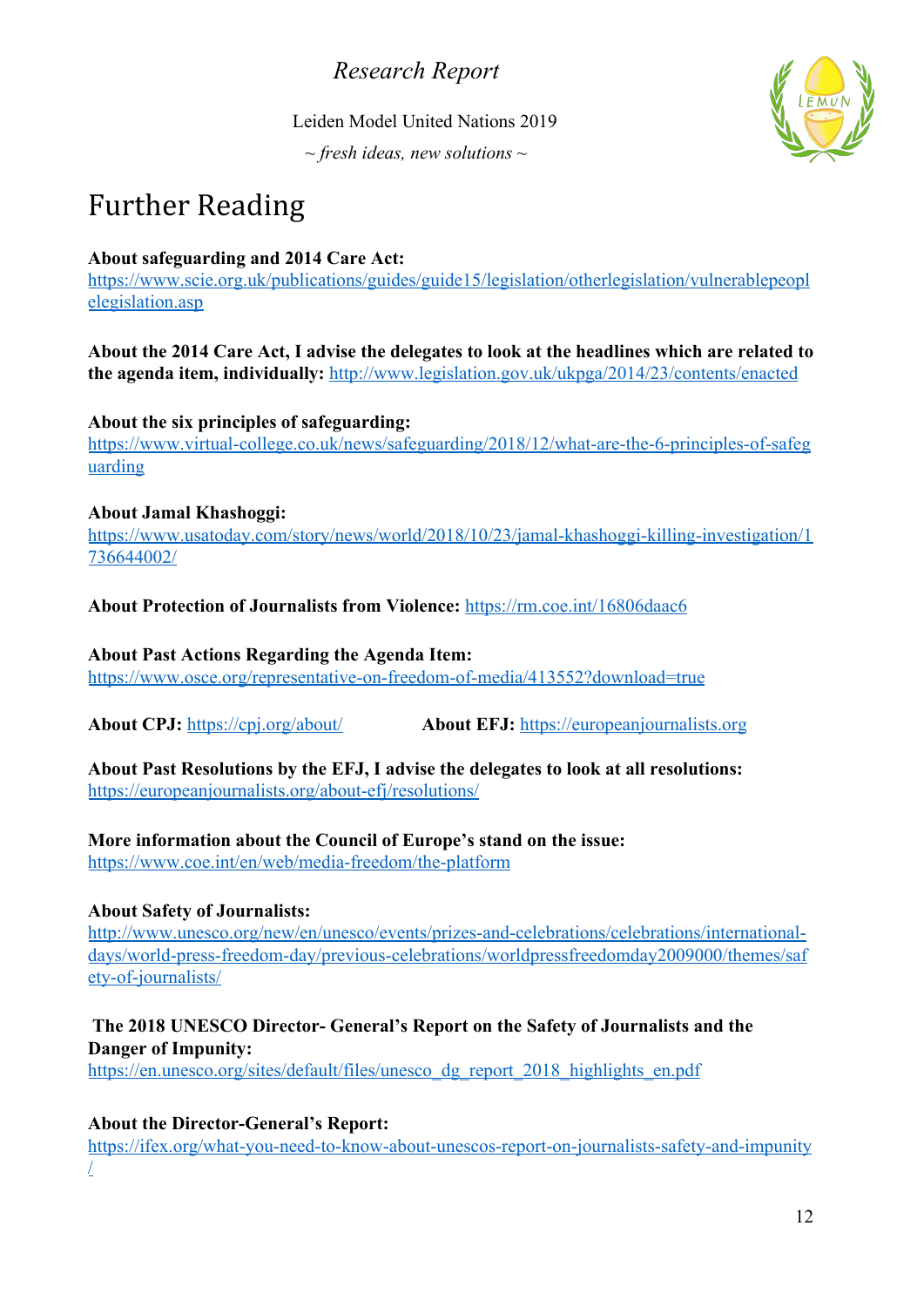Leiden Model United Nations 2019

*~ fresh ideas, new solutions ~*



**IPDC's sessions and relevant documents:** <https://en.unesco.org/themes/safety-journalists/dgreport>

**Report regarding the last 5 years of the UN Plan of Actions' successes, challenges and more:** https://en.unesco.org/sites/default/files/report - multi-stakeholder consultation.pdf

# Bibliography

[http://www.legislation.gov.uk/ukpga/2014/23/part/1/crossheading/safeguarding-adults-at-risk-of](http://www.legislation.gov.uk/ukpga/2014/23/part/1/crossheading/safeguarding-adults-at-risk-of-abuse-or-neglect/enacted)[abuse-or-neglect/enacted](http://www.legislation.gov.uk/ukpga/2014/23/part/1/crossheading/safeguarding-adults-at-risk-of-abuse-or-neglect/enacted)

<http://www.legislation.gov.uk/ukpga/2014/23/contents/enacted>

<https://www.leeds.gov.uk/saferleeds/Documents/What%20is%20Safeguarding.pdf>

[https://www.virtual-college.co.uk/news/safeguarding/2018/12/what-are-the-6-principles-of-safeg](https://www.virtual-college.co.uk/news/safeguarding/2018/12/what-are-the-6-principles-of-safeguarding) [uarding](https://www.virtual-college.co.uk/news/safeguarding/2018/12/what-are-the-6-principles-of-safeguarding)

<https://www.virtual-college.co.uk/news/safeguarding/2018/01/what-is-safeguarding>

<https://www.igi-global.com/dictionary/media-professionals/50674>

[https://dictionary.cambridge.org/tr/sözlük/ingilizce/neglect](https://dictionary.cambridge.org/tr/s%C3%B6zl%C3%BCk/ingilizce/neglect)

[https://dictionary.cambridge.org/tr/sözlük/ingilizce/abuse](https://dictionary.cambridge.org/tr/s%C3%B6zl%C3%BCk/ingilizce/abuse)

<https://cpj.org/about/>

[https://www.forbes.com/sites/niallmccarthy/2018/12/19/the-deadliest-countries-for-journalists-in](https://www.forbes.com/sites/niallmccarthy/2018/12/19/the-deadliest-countries-for-journalists-in-2018-infographic/#7d9ccab32af5) [-2018-infographic/#7d9ccab32af5](https://www.forbes.com/sites/niallmccarthy/2018/12/19/the-deadliest-countries-for-journalists-in-2018-infographic/#7d9ccab32af5)

[https://www.usatoday.com/story/news/world/2018/10/23/jamal-khashoggi-killing-investigation/1](https://www.usatoday.com/story/news/world/2018/10/23/jamal-khashoggi-killing-investigation/1736644002/) [736644002/](https://www.usatoday.com/story/news/world/2018/10/23/jamal-khashoggi-killing-investigation/1736644002/)

<https://europeanjournalists.org/about-efj/resolutions/>

<https://www.osce.org/representative-on-freedom-of-media/413552?download=true>

<http://www.safeguardingmatters.co.uk/uk-safeguarding-approach/isa-barring/>

[https://www.scie.org.uk/publications/guides/guide15/legislation/otherlegislation/vulnerablepeopl](https://www.scie.org.uk/publications/guides/guide15/legislation/otherlegislation/vulnerablepeoplelegislation.asp) [elegislation.asp](https://www.scie.org.uk/publications/guides/guide15/legislation/otherlegislation/vulnerablepeoplelegislation.asp)